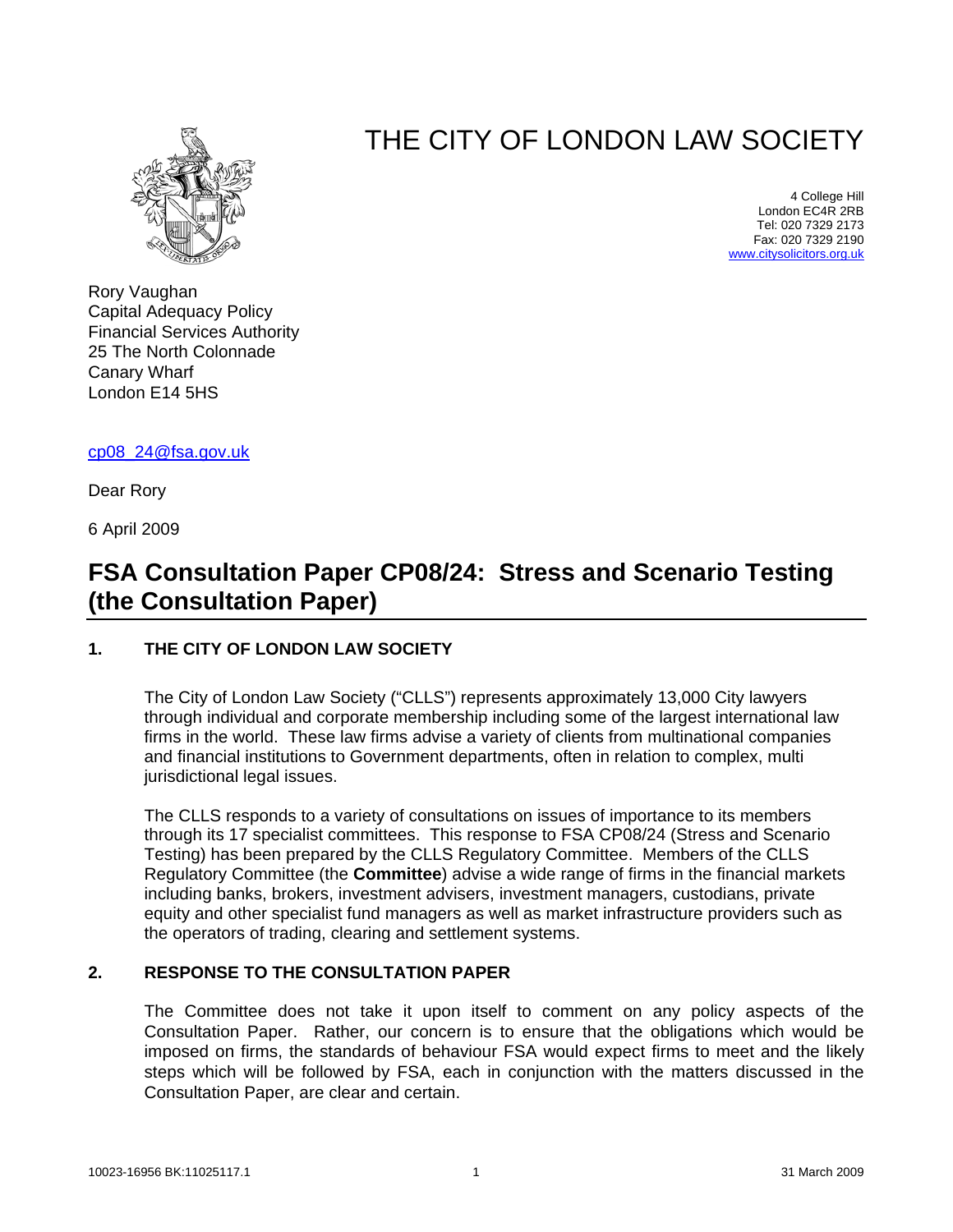#### **2.1 First-to-market regulation**

We refer to our response to the FSA's Consultation Paper 08/22 titled "Strengthening Liquidity" Standards" dated 13 March 2009. A number of concerns raised therein, particularly in relation to the FSA taking a "first to market" approach to regulation, apply equally in the context of the Consultation Paper.

In addition, we note that the FSA's General Prudential Sourcebook (**GENPRU**) and Prudential Sourcebook for Banks, Buildings Societies and Investment Firms (**BIPRU**) are currently based on the Capital Requirements Directive, which in turn applies the Basel Committee's Basel II Framework. Any departure from these rules which does not implement amendments to the Basel II Framework or the Capital Requirements Directive will cause questions of interpretation and interoperability, not to mention an increased compliance burden – both because crossborder firms will need to be compliant with multiple systems and rules, but also because it is likely that future changes to the Capital Requirements Directive will necessitate further changes to both GENPRU and BIPRU.

#### **2.2 Application to small firms**

Paragraph 3.28, and the proposed text of SYSC 19.1.1, confirms that BIPRU 50K investment firms with less than £1 billion of funds under management (**excluded BIPRU 50K firms**) will be outside of the scope of the reverse stress testing requirements. We agree with FSA's comments that compliance costs are not always fully scalable for such firms and with the position that such firms should be excluded. However, paragraph 3.30 suggests that excluded BIPRU 50K investment firms should consider conducting reverse stress tests anyway; this appears to be reinforced by the content of Annex 2 to the Consultation Paper. We are concerned that the guidance may give FSA cause to require such firms to conduct reverse stress tests in practice, but without providing such firms with the benefit of defined Rules; in other words, the content of the Consultation Paper creates a lack of certainty for excluded BIPRU 50K firms.

If FSA has particular requirements as regards the stress tests to be conducted by excluded BIPRU 50K firms, anything less than the implementation of a Rule might be seen as an attempt to circumnavigate the procedures and formalities which must otherwise be followed. We would therefore argue that it must either be clear that there is no requirement or that the nature of the requirements should be set out in a Rule and thereby made binding on firms or at least be the subject of more expansive guidance, but in either case the procedures and formalities of consultation must be followed.

#### **2.3 Industry forum**

We would welcome the introduction of a regular industry forum, as proposed in paragraph 3.11 of the Consultation Paper. However, it is unclear what status would be held by the forum's findings. If the intention is that the forum's views as to the types of stresses that should be considered by firms is binding on firms, we reiterate our comments in section 2.2 above and suggest that FSA should introduce a proper process for ensuring that those views are implemented as Rules. Alternatively, if the forum's purpose is merely to inform guidance which firms may choose to follow, thought should be given to the manner in which the forum's output is disseminated, collated and made accessible, so as to ensure that such guidance is easy to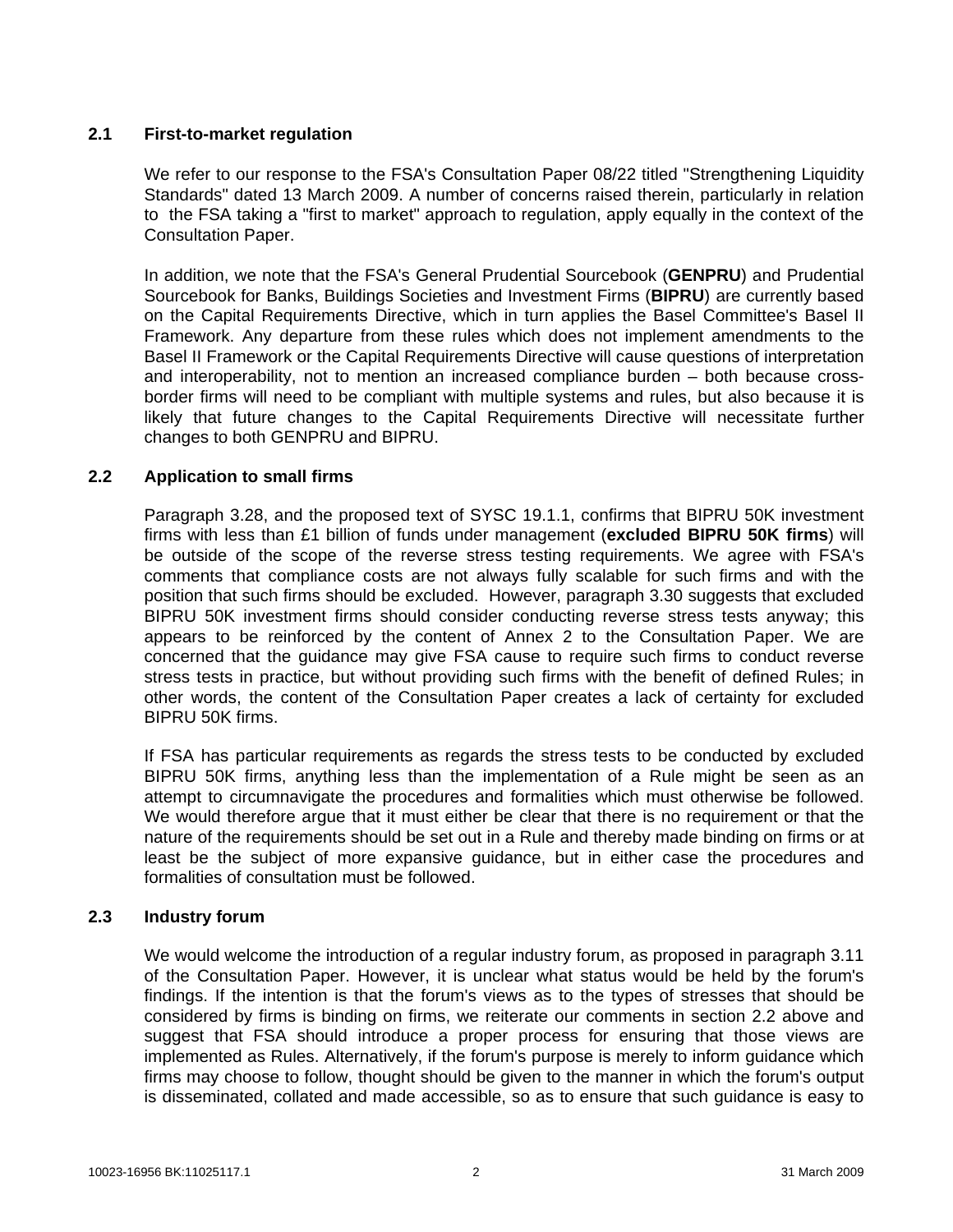find and follow at all times. In addition, the forum would need to be constituted so as to represent the full range of affected firms.

We would welcome further dialogue with FSA in connection with the Paper and, specifically, the matters raised above.

Yours sincerely

**Margaret Chamberlain Chair CLLS Regulatory Committee**